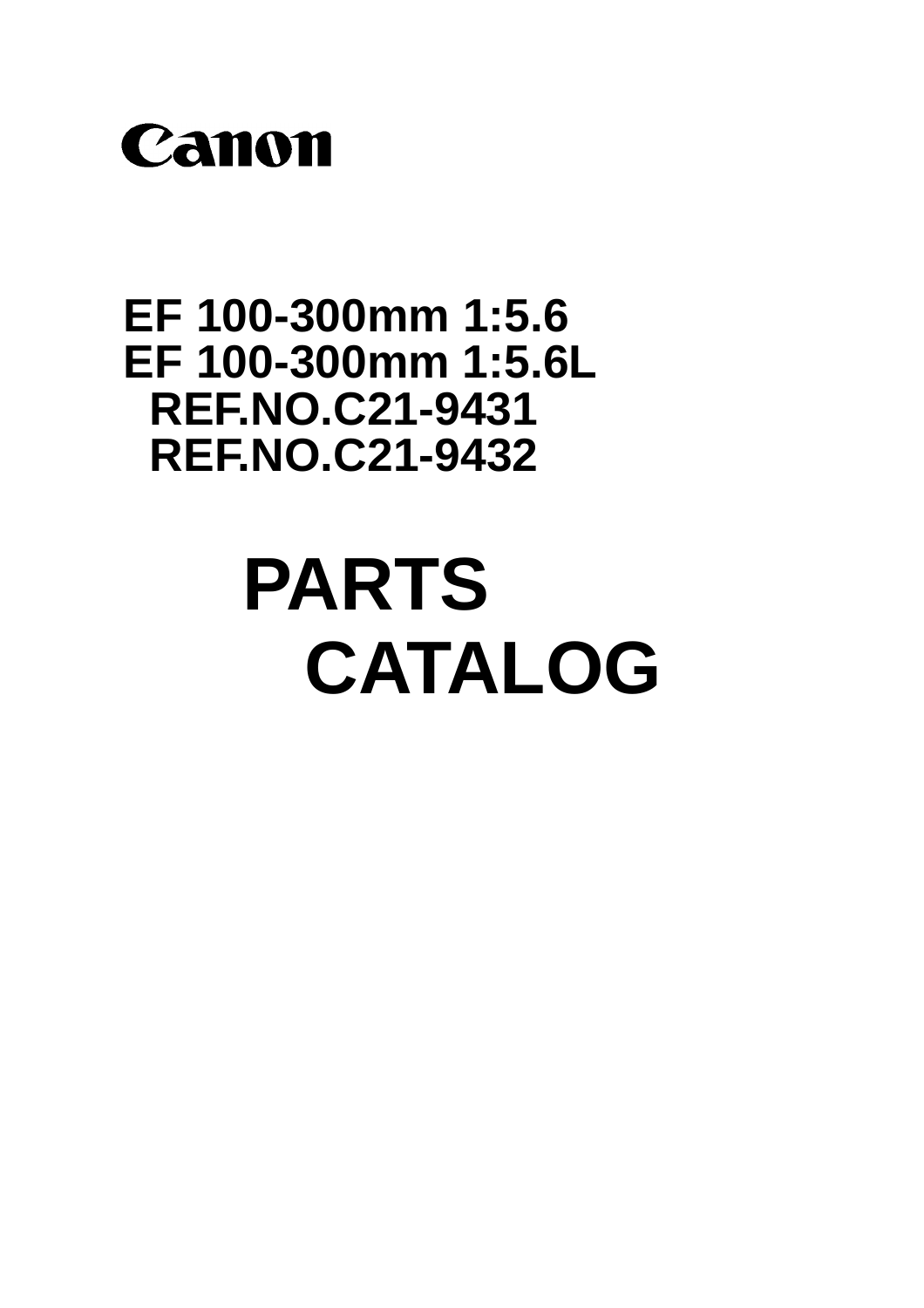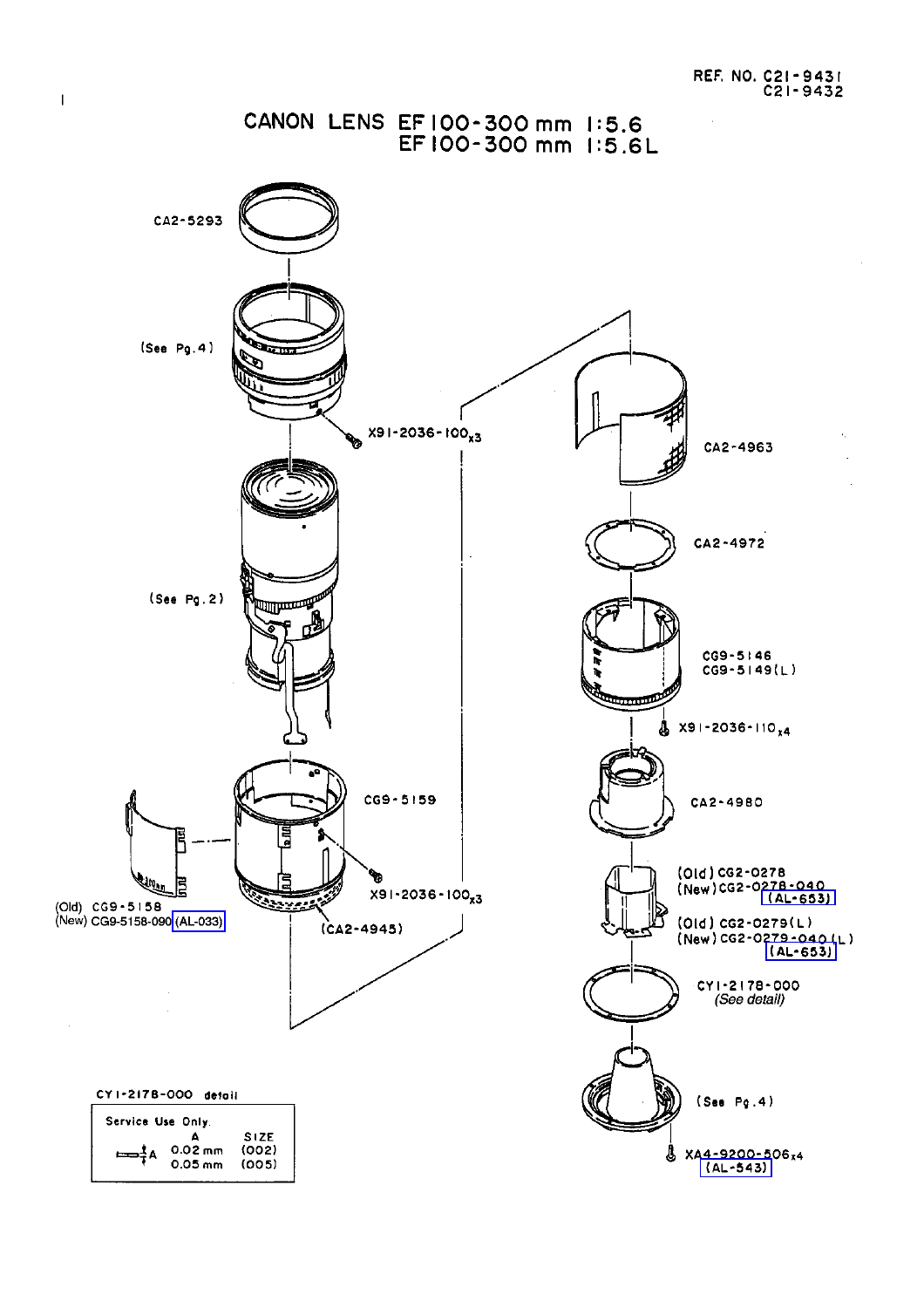

CANON LENS EF100-300 mm 1:5.6 EF100-300 mm 1:5.6L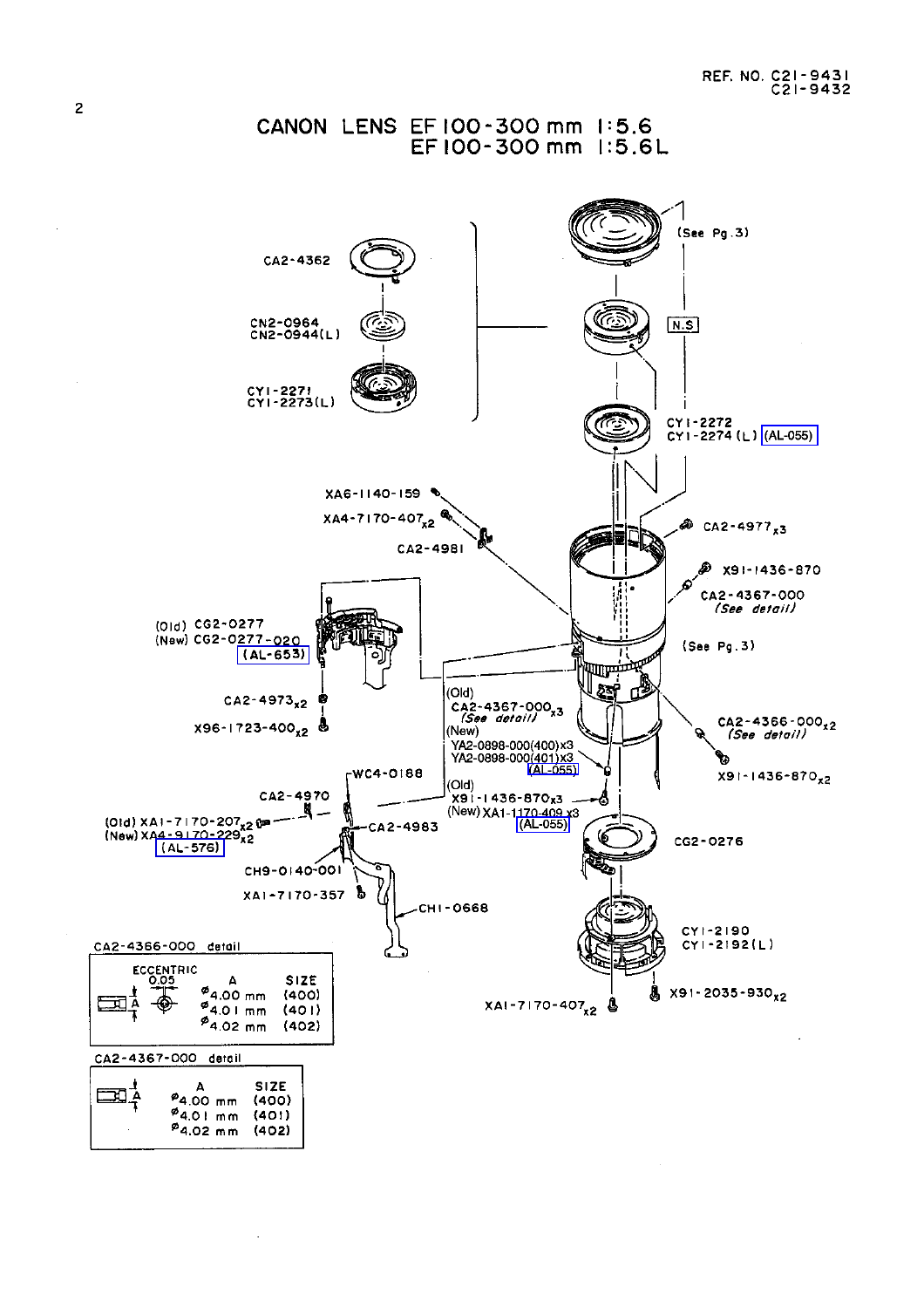

 $\sim$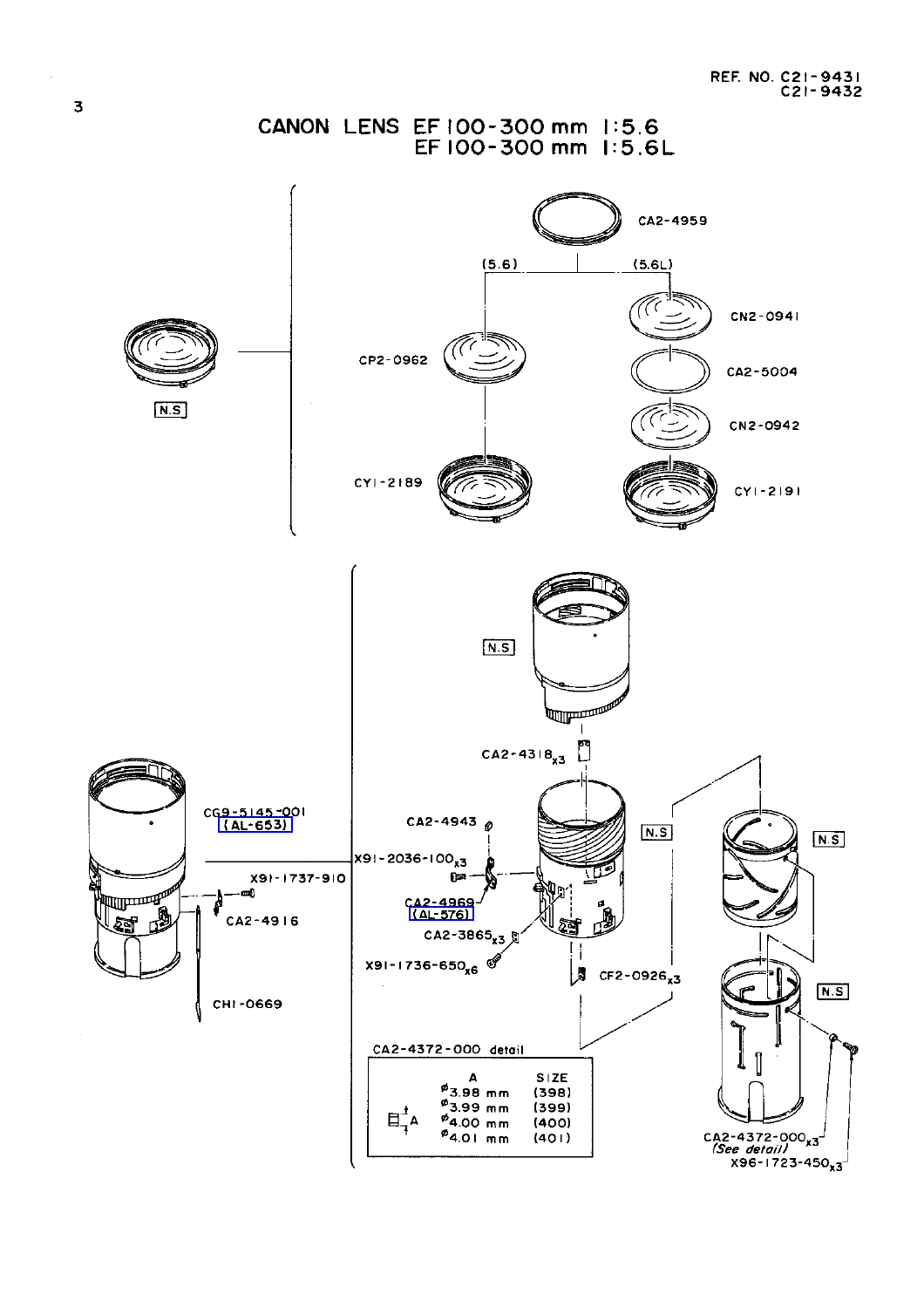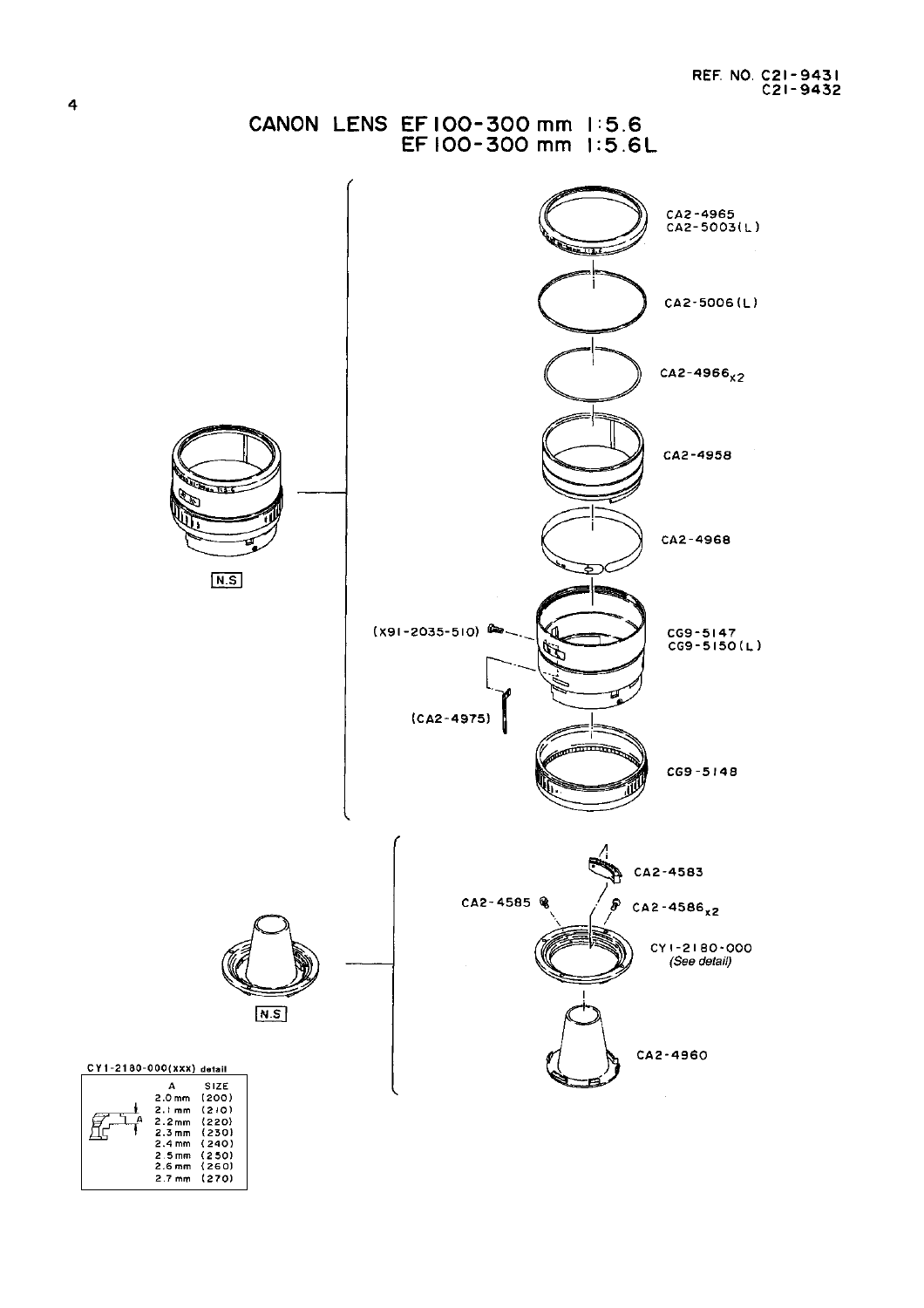### REF.NO.C21-9431,32 **P A R T S L I S T**

| NEW | PARTS NO.                    | <b>CLASS</b> | QTY               | <b>DESCRIPTION</b>     | PAGE G/L                |   |
|-----|------------------------------|--------------|-------------------|------------------------|-------------------------|---|
|     | CA2-3865-000                 | Е            | 3                 | <b>WASHER</b>          | 3                       |   |
|     | CA2-4318-000                 | Е            | 3                 | PLATE, FRICTION        | 3                       |   |
|     | CA2-4362-000                 | E            | $\mathbf{1}$      | COLLAR, ASSEMBLY       | $\overline{c}$          |   |
|     | CA2-4366-000 (400)           | D            | $\overline{2}$    | COLLAR, ECCENTRIC      | $\overline{c}$          |   |
|     | CA2-4366-000 (401)           | D            | $\overline{2}$    | COLLAR, ECCENTRIC      | $\overline{2}$          |   |
|     |                              |              |                   |                        |                         |   |
|     | CA2-4366-000 (402)           | D            | $\overline{2}$    | COLLAR, ECCENTRIC      | $\overline{c}$          |   |
|     | CA2-4367-000 (400)           | D            | 4                 | COLLAR (OLD)           | $\overline{c}$          |   |
|     | CA2-4367-000 (401)           | D            | 4                 | COLLAR (OLD)           | $\overline{c}$          |   |
|     | CA2-4367-000 (402)           | D            | 4                 | COLLAR (OLD)           | $\overline{c}$          |   |
|     | CA2-4372-000 (398)           | D            | 3                 | <b>COLLAR</b>          | 3                       |   |
|     | CA2-4372-000 (399)           | D            | 3                 | <b>COLLAR</b>          | 3                       |   |
|     | CA2-4372-000 (400)           | D            | 3                 | COLLAR                 | 3                       |   |
|     | CA2-4372-000 (401)           | D            | 3                 | COLLAR                 | 3                       |   |
|     | CA2-4583-000                 | D            | 1                 | <b>CONTACT ASS'Y</b>   | $\overline{\mathbf{4}}$ |   |
|     |                              | E            |                   |                        |                         |   |
|     | CA2-4585-000                 |              | $\mathbf{1}$      | SCREW, MOUNT STOPPER   | $\overline{\mathbf{4}}$ |   |
|     | CA2-4586-000                 | E            | $\overline{2}$    | <b>SCREW</b>           | 4                       |   |
|     | CA2-4916-000                 | D            | $\mathbf{1}$      | BRUSH, ZOOMING         | 3                       |   |
|     | CA2-4943-000                 | E            | 1                 | STOPPER, RUBBER        | 3                       |   |
|     | CA2-4945-000                 | Е            | 1                 | <b>CUSHION</b>         | $\mathbf 1$             |   |
|     | CA2-4958-000                 | E            | $\mathbf{1}$      | RING, FOCUSING         | 4                       |   |
|     | CA2-4959-000                 | D            | $\mathbf{1}$      | COLLAR, ASSEMBLY       | 3                       |   |
|     | CA2-4960-000                 | D            | $\mathbf{1}$      | COVER, BACK            | $\overline{\mathbf{4}}$ |   |
|     | CA2-4963-000                 | $\mathsf C$  | $\mathbf{1}$      | RUBBER, ZOOMING        | $\mathbf 1$             |   |
|     | CA2-4965-000                 | D            | $\mathbf{1}$      | RING, NAME             | $\overline{\mathbf{4}}$ | G |
|     | CA2-4966-000                 | E            | $\overline{2}$    | WASHER, DUST SHIELD    | $\overline{\mathbf{4}}$ |   |
|     |                              |              |                   |                        |                         |   |
|     | CA2-4968-000                 | D            | $\mathbf{1}$      | PLATE, FOCUS SCALE     | 4                       |   |
|     | CA2-4969-000                 | Е            | $\mathbf{1}$      | STOPPER, FOCUSING      | 3                       |   |
|     | CA2-4970-000                 | Е            | $\mathbf{1}$      | HOLDER, SWITCH         | $\overline{c}$          |   |
|     | CA2-4972-000                 | E            | $\mathbf{1}$      | WASHER, FOCUS          | $\mathbf{1}$            |   |
|     | CA2-4973-000                 | D            | $\overline{2}$    | <b>BUSHING, RUBBER</b> | $\overline{c}$          |   |
|     | CA2-4975-000                 | Е            | $\mathbf{1}$      | PLATE, CONNECTING      | $\overline{\mathbf{4}}$ |   |
|     | CA2-4977-000                 | D            | 3                 | <b>SCREW</b>           | $\overline{c}$          |   |
|     | CA2-4980-000                 | Е            | 1.                | BARREL, FLEX           | 1                       |   |
|     | CA2-4981-000                 | Е            | 1                 | ARRESTER, PLAY         | 2                       |   |
|     | CA2-4983-000                 | E            | $\mathbf{1}$      | HOLDER, MODE SWITCH    | $\overline{2}$          |   |
|     | CA2-5003-000                 | D            | $\mathbf{1}$      | RING, NAME             | 4                       | L |
|     | CA2-5004-000                 | Е            | $\mathbf{1}$      | <b>SPACER</b>          | 3                       | L |
|     |                              | E            |                   | L-RING                 | $\overline{4}$          | L |
|     | CA2-5006-000                 |              | $\mathbf{1}$      | <b>PROTECTOR</b>       |                         |   |
|     | CA2-5293-000<br>CF2-0926-000 | D<br>Е       | $\mathbf{1}$<br>3 | <b>STOPPER</b>         | 1<br>3                  |   |
|     |                              |              |                   |                        |                         |   |
|     | CG2-0276-000                 | D            | 1                 | POWER DIAPHRAGM UNIT   | $\overline{c}$          |   |
|     | CG2-0277-000                 | D            | $\mathbf{1}$      | AF DRIVE UNIT (OLD)    | $\overline{2}$          |   |
|     | CG2-0277-020                 | D            | $\mathbf{1}$      | AF DRIVE UNIT (NEW)    | $\overline{c}$          |   |
|     | CG2-0278-000                 | D            | $\mathbf{1}$      | MAIN FLEX CBA (OLD)    | $\mathbf{1}$            | G |
|     | CG2-0278-040                 | D            | $\mathbf{1}$      | MAIN FLEX CBA (NEW)    | 1                       | G |
|     | CG2-0279-000                 | D            | $\mathbf{1}$      | MAIN FLEX CBA (OLD)    | 1                       | L |
|     | CG2-0279-040                 | D            | $\mathbf{1}$      | MAIN FLEX CBA (NEW)    | $\mathbf 1$             | L |
|     | CG9-5145-001                 | D            | $\mathbf{1}$      | ZOOMING/FOCUSING UNIT  | 3                       |   |
|     | CG9-5146-000                 | D            | $\mathbf{1}$      | BARREL, FIXED          | 1                       | G |
|     | CG9-5147-000                 | D            | $\mathbf{1}$      | SLEEVE, WINDOW         | 4                       | G |
|     |                              |              |                   |                        |                         |   |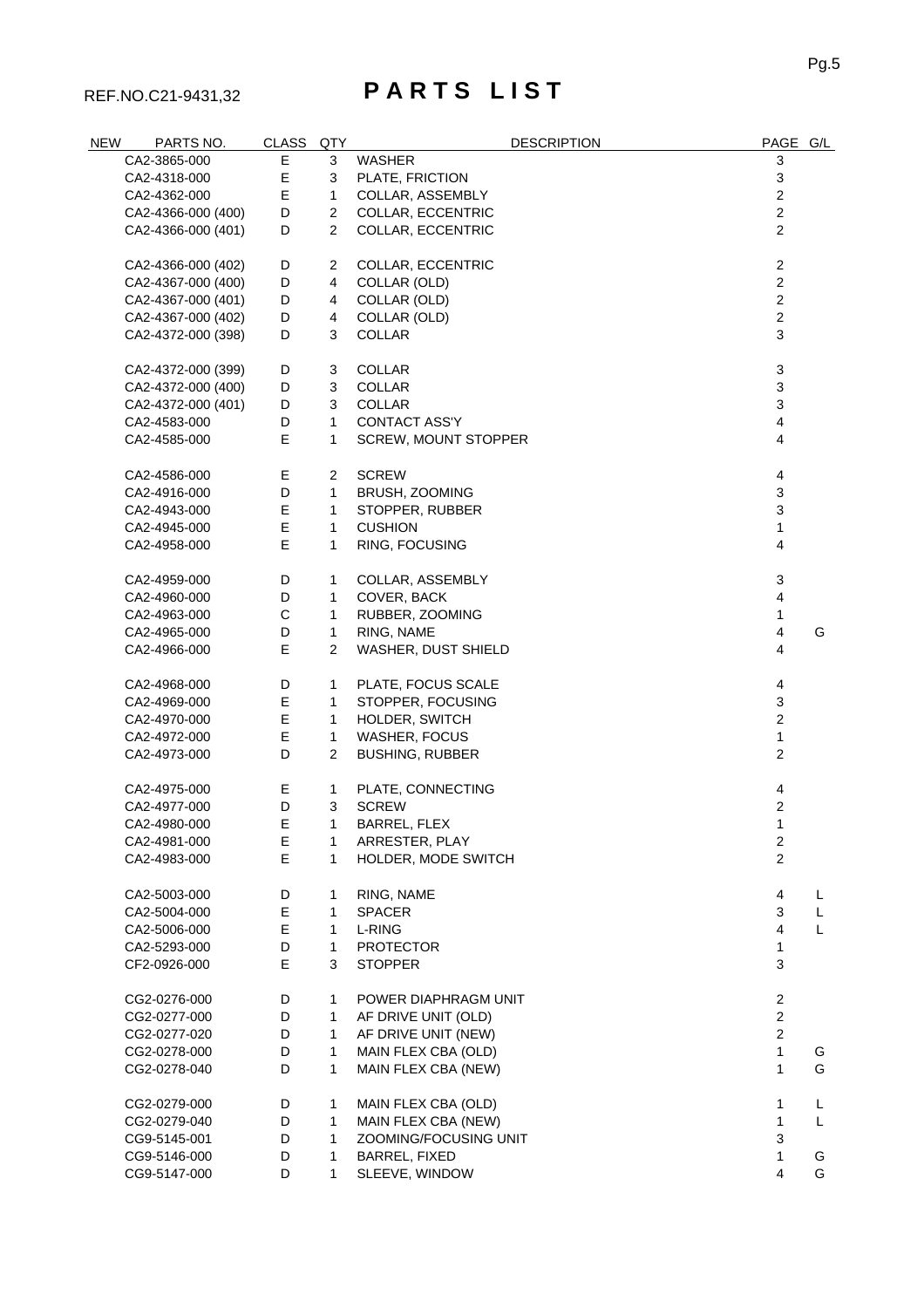### REF.NO.C21-9431,32 **P A R T S L I S T**

| <b>NEW</b>   | <b>PARTS NO.</b>                                                        | <b>CLASS</b>                                     | QTY                     | <b>DESCRIPTION</b>            | PAGE G/L                |   |
|--------------|-------------------------------------------------------------------------|--------------------------------------------------|-------------------------|-------------------------------|-------------------------|---|
|              | CG9-5148-000                                                            | D                                                | $\mathbf{1}$            | RING, MANUAL FOCUSING         | 4                       |   |
|              | CG9-5149-000                                                            | BARREL, FIXED<br>D<br>$\mathbf{1}$               |                         | 1                             | L                       |   |
|              | CG9-5150-000                                                            | D<br>$\mathbf{1}$                                |                         | SLEEVE, WINDOW                | 4                       | L |
|              | D<br>$\mathbf{1}$<br>PANEL, A-M SWITCH (OLD)<br>CG9-5158-000            |                                                  |                         | 1                             |                         |   |
|              | D<br>CG9-5158-090<br>$\mathbf{1}$                                       |                                                  | SWITCH PANEL UNIT (NEW) | 1                             |                         |   |
|              |                                                                         |                                                  |                         |                               |                         |   |
|              | CG9-5159-000                                                            | D                                                | 1                       | RING, ZOOMING                 | 1                       |   |
|              | CH1-0668-000                                                            | D                                                | $\mathbf{1}$            | FLEX, CONNECTING              | $\boldsymbol{2}$        |   |
|              | D<br>$\mathbf{1}$<br>FLEX, ZOOMING<br>CH1-0669-000<br>Е<br>CH9-0140-001 |                                                  |                         | 3                             |                         |   |
|              |                                                                         |                                                  | $\mathbf{1}$            | SWITCH, SLIDE                 | $\overline{c}$          |   |
| CN2-0941-000 |                                                                         | $\mathsf{C}$                                     | 1                       | LENS, G1                      | 3                       | L |
|              | CN2-0942-000                                                            | Е                                                | $\mathbf{1}$            | LENS, G2                      | 3                       | L |
|              | CN2-0944-000                                                            | Е                                                | 1                       | LENS, G4                      | $\overline{2}$          | L |
|              | CN2-0964-000                                                            | Е                                                | $\mathbf{1}$            | LENS, G4                      | $\boldsymbol{2}$        | G |
|              | CP2-0962-000                                                            | C                                                | $\mathbf{1}$            | LENS, G1/2                    | 3                       | G |
|              | CY1-2178-000 (002)                                                      | Е                                                | $\mathbf{1}$            | WASHER, MOUNT                 | 1                       |   |
|              |                                                                         |                                                  |                         |                               |                         |   |
|              | CY1-2178-000 (005)                                                      | Е                                                | $\mathbf{1}$            | WASHER, MOUNT                 | 1                       |   |
|              | CY1-2180-000 (200)                                                      | $\mathsf C$                                      | $\mathbf{1}$            | MOUNT, LENS                   | $\overline{\mathbf{4}}$ |   |
|              | CY1-2180-000 (210)                                                      | $\mathsf C$                                      | $\mathbf{1}$            | MOUNT, LENS                   | $\overline{\mathbf{4}}$ |   |
|              | CY1-2180-000 (220)                                                      | C                                                | $\mathbf{1}$            | MOUNT, LENS                   | $\overline{\mathbf{4}}$ |   |
|              | CY1-2180-000 (230)                                                      | C                                                | $\mathbf{1}$            | MOUNT, LENS                   | 4                       |   |
|              | CY1-2180-000 (240)                                                      | C                                                | $\mathbf{1}$            | MOUNT, LENS                   | 4                       |   |
|              | CY1-2180-000 (250)                                                      | C                                                | $\mathbf{1}$            | MOUNT, LENS                   | $\overline{\mathbf{4}}$ |   |
|              | CY1-2180-000 (260)                                                      | $\mathsf C$                                      | $\mathbf{1}$            | MOUNT, LENS                   | $\overline{\mathbf{4}}$ |   |
|              | CY1-2180-000 (270)                                                      | $\mathsf C$                                      | $\mathbf{1}$            | MOUNT, LENS                   | $\overline{\mathbf{4}}$ |   |
|              | CY1-2189-000                                                            | D                                                | $\mathbf{1}$            | BARREL, LENS G3               | 3                       | G |
|              | CY1-2190-000                                                            | D                                                | 1                       | RELAY LENS UNIT               | $\overline{2}$          | G |
|              | CY1-2191-000                                                            | D                                                | $\mathbf{1}$            | <b>BARREL, LENS G3</b>        | $\sqrt{3}$              | L |
|              | CY1-2192-000                                                            | D                                                | $\mathbf{1}$            | <b>RELAY LENS UNIT</b>        | $\overline{2}$          | L |
|              | CY1-2271-000                                                            |                                                  |                         |                               | $\overline{2}$          | G |
|              | CY1-2272-000                                                            | D<br>1<br>BARREL, LENS G5/6<br>D<br>$\mathbf{1}$ |                         | BARREL, LENS G7/8             | $\overline{2}$          | G |
|              |                                                                         |                                                  |                         |                               |                         |   |
|              | CY1-2273-000                                                            | D                                                | $\mathbf{1}$            | BARREL, LENS G5/6             | $\overline{2}$          | L |
|              | CY1-2274-000                                                            | D                                                | $\mathbf{1}$            | BARREL, LENS G7/8             | $\overline{2}$          | L |
|              | WC4-0188-000                                                            | Е                                                | 1                       | SWITCH, MICRO                 | $\overline{2}$          |   |
|              | X91-1436-870                                                            |                                                  | 6                       | SCREW, CROSS-RECESS, PH       | 2                       |   |
|              | X91-1736-650                                                            |                                                  | 6                       | SCREW, CROSS-RECESS, PH       | 3                       |   |
|              | X91-1737-910                                                            |                                                  | 1                       | SCREW, CROSS-RECESS, PH       | 3                       |   |
|              | X91-2035-510                                                            |                                                  | $\mathbf{1}$            | SCREW, CROSS-RECESS, PH       | $\overline{4}$          |   |
|              | X91-2035-930                                                            |                                                  | $\overline{2}$          | SCREW, SLOTTED, FFH           | $\overline{2}$          |   |
|              | X91-2036-100                                                            |                                                  | 9                       | SCREW, CROSS-RECESS, PH       | 1,3                     |   |
|              | X91-2036-110                                                            |                                                  | 4                       | SCREW, CROSS-RECESS, PH       | 1                       |   |
|              |                                                                         |                                                  |                         |                               |                         |   |
|              | X96-1723-400                                                            |                                                  | $\overline{2}$          | SCREW, CROSS-RECESS, SHOULDER | $\overline{c}$          |   |
|              | X96-1723-450                                                            |                                                  | 3                       | SCREW, CROSS-RECESS, SHOULDER | 3                       |   |
|              | XA1-1170-409                                                            |                                                  | $\mathbf{3}$            | SCREW, CROSS-RECESS, PH       | $\overline{2}$          |   |
|              | XA1-7170-207                                                            |                                                  | $\overline{a}$          | SCREW, CROSS-RECESS, PH       | $\overline{2}$          |   |
|              | XA1-7170-357                                                            |                                                  | 1                       | SCREW, CROSS-RECESS, PH       | $\mathbf{2}$            |   |
|              | XA1-7170-407                                                            |                                                  | $\overline{2}$          | SCREW, CROSS-RECESS, PH       | $\overline{c}$          |   |
|              | XA4-7170-407                                                            |                                                  | $\overline{2}$          | SCREW, CROSS-RECESS, PH       | $\sqrt{2}$              |   |
|              | XA4-9170-229                                                            |                                                  | $\overline{2}$          | SCREW, CROSS-RECESS, PH       | $\sqrt{2}$              |   |
|              | XA4-9200-506                                                            |                                                  | 4                       | SCREW, CROSS-RECESS, PH       | 1                       |   |
|              | XA6-1140-159                                                            |                                                  | 1                       | SETSCREW, SLOTTED, HLCP       | $\overline{2}$          |   |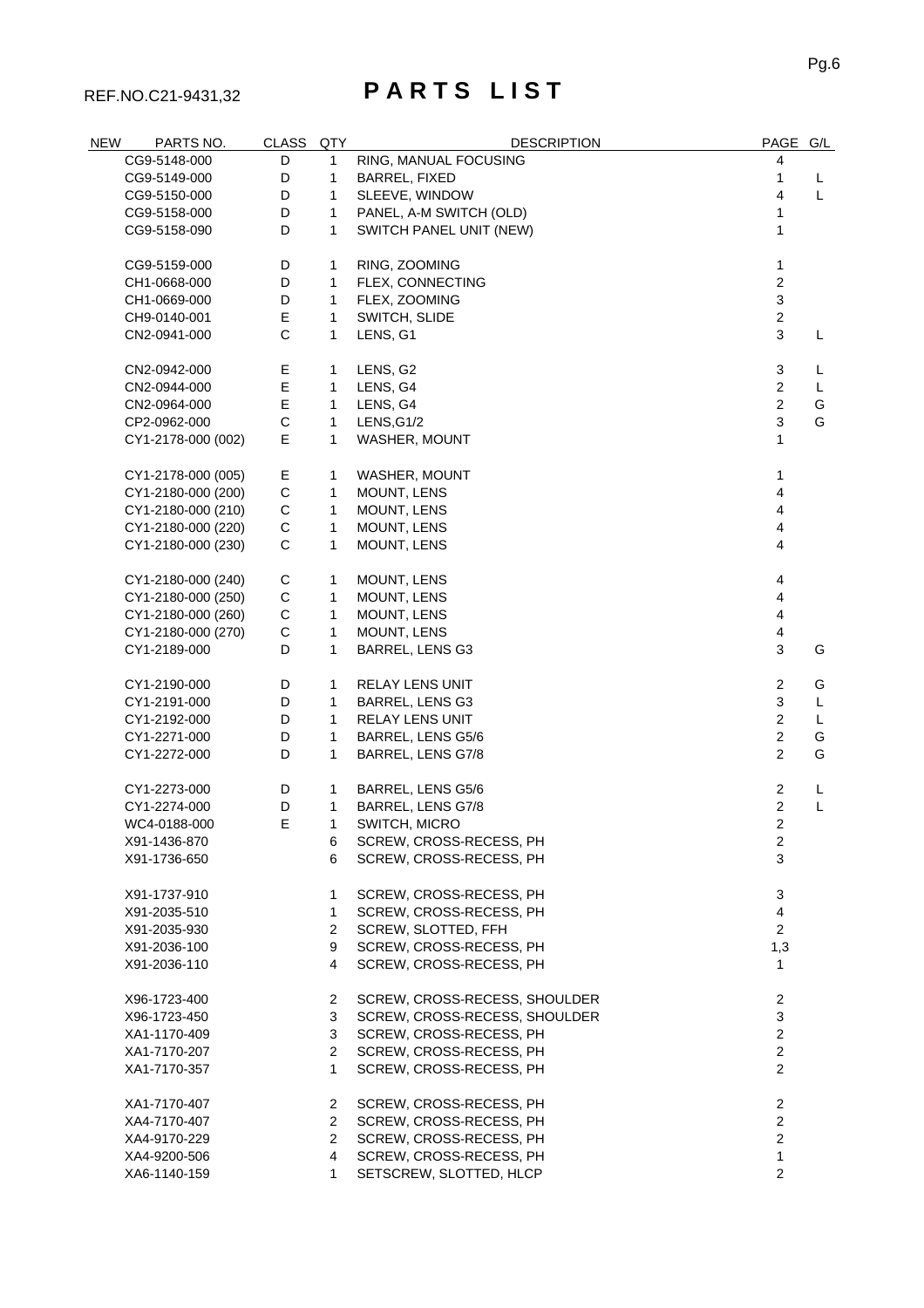### REF.NO.C21-9431,32 **P A R T S L I S T**

| <b>NEW</b> | PARTS NO.          | <b>CLASS</b> | QTY |              | <b>DESCRIPTION</b> | PAGE G/L |  |
|------------|--------------------|--------------|-----|--------------|--------------------|----------|--|
|            | Y11-4702-000       |              |     | LEAD(BLACK)  |                    |          |  |
|            | Y11-4703-000       |              |     | LEAD(RED)    |                    |          |  |
|            | Y11-4901-000       |              |     | LEAD(WHITE)  |                    |          |  |
|            | Y11-4906-000       |              |     | LEAD(ORANGE) |                    |          |  |
|            | Y11-4907-000       |              |     | LEAD(YELLOW) |                    |          |  |
|            | Y11-4909-000       |              |     | LEAD(GREEN)  |                    |          |  |
|            | Y11-4911-000       |              |     | LEAD(BLUE)   |                    |          |  |
|            | YA2-0898-000 (400) | D            | 3   | COLLAR (NEW) |                    | 2        |  |
|            | YA2-0898-000 (401) | D            | 3   | COLLAR (NEW) |                    | 2        |  |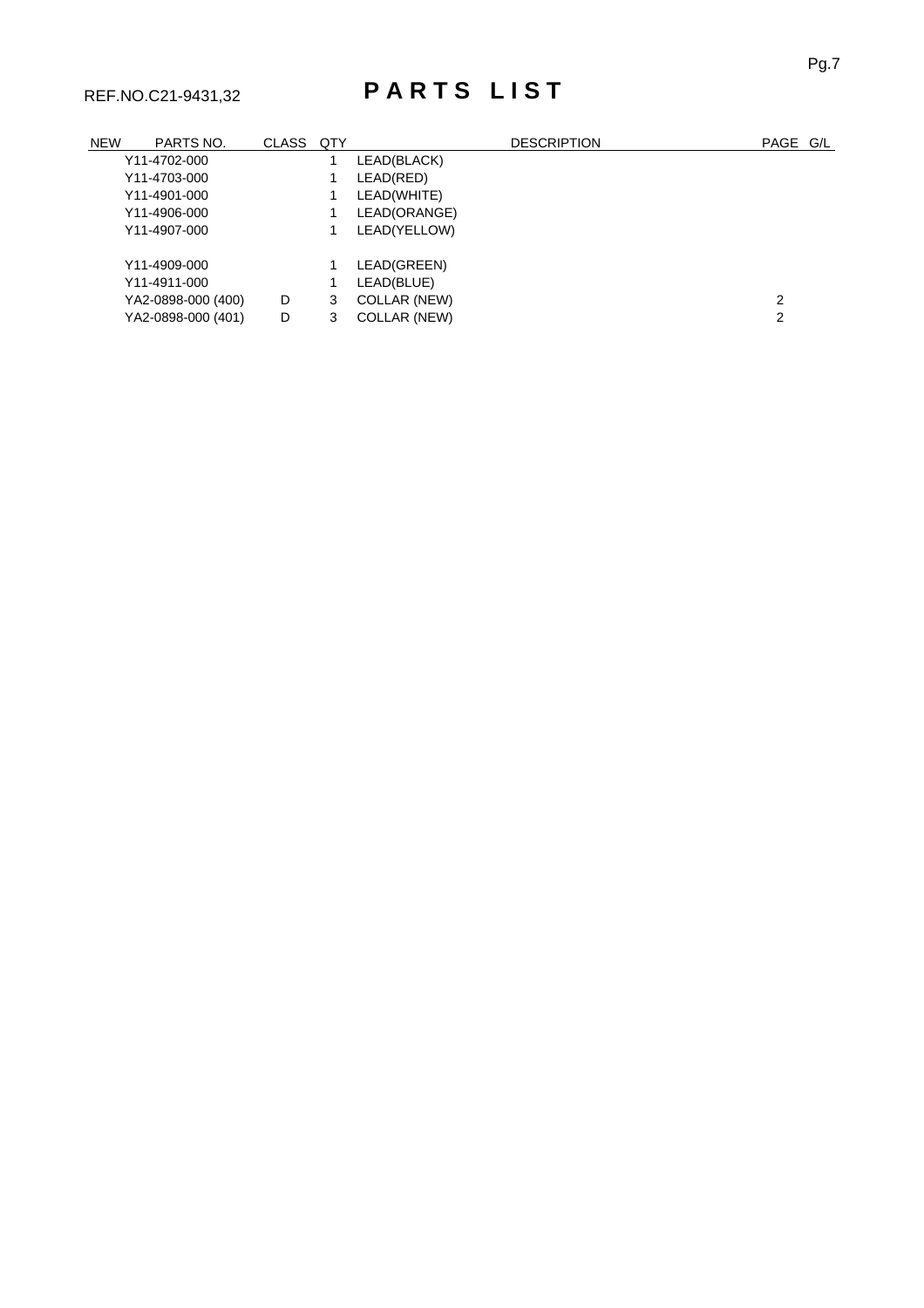### CANON LENS EF 100-300 mm 1:5.6

REF. NO. C21-9431